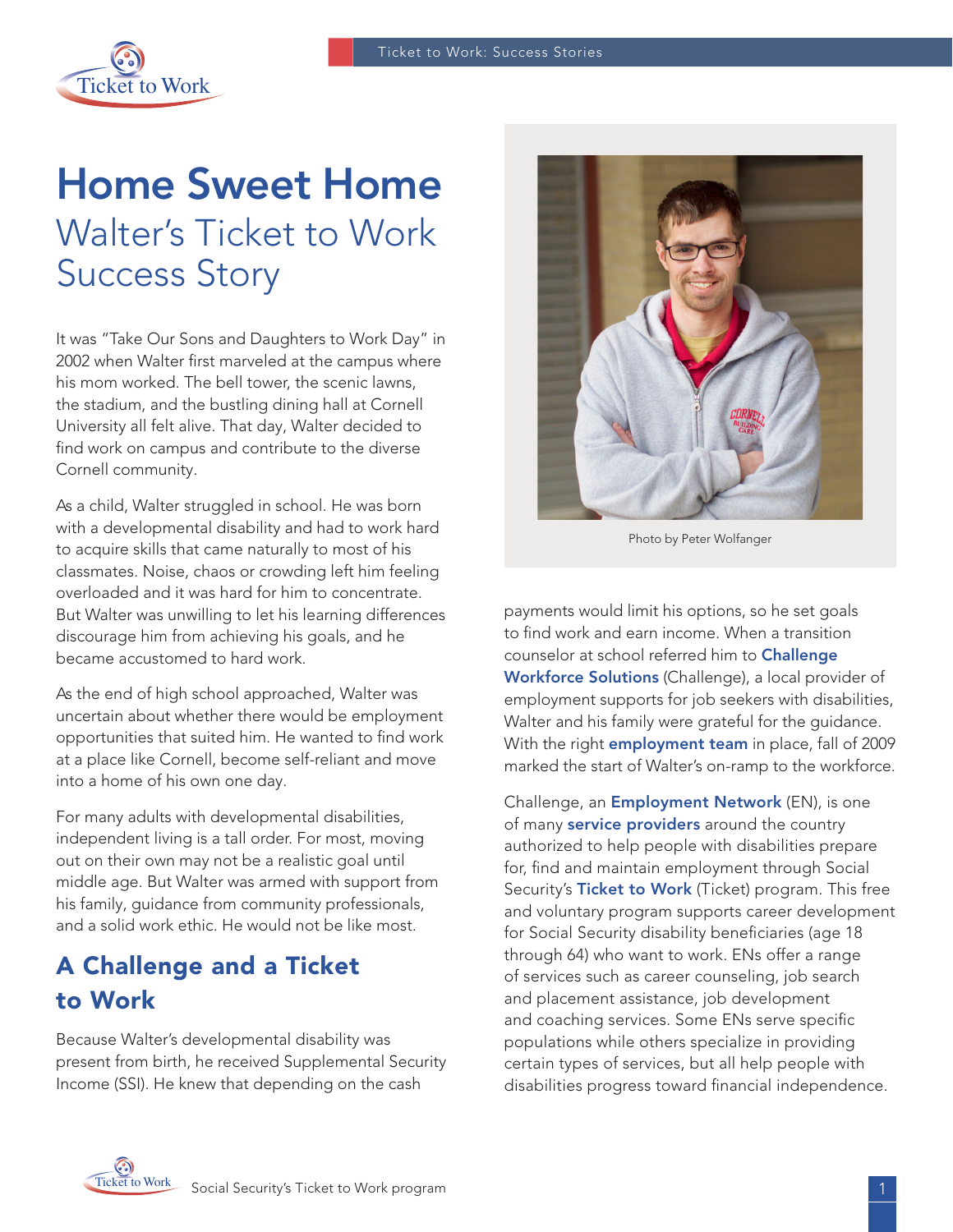## What are Work Incentives?

There are 24 Work Incentives designed to ease the transition into the workforce. Because each person's circumstances are different, people who want to explore employment are encouraged to connect with a **[Benefits Counselor](https://choosework.ssa.gov/findhelp/)** - a trained professional who can advise job seekers about the effect that employment could have on their benefits. Some ENs have a Benefits Counselor on staff. Organizations known as [Work Incentives](https://choosework.ssa.gov/about/meet-your-employment-team/index.html#WIPA)  [Planning & Assistance](https://choosework.ssa.gov/about/meet-your-employment-team/index.html#WIPA) (WIPA) projects also provide benefits counseling.



Walter was especially interested in making sure he would have healthcare if he went to work. Under the Medicaid While

Working Work Incentive, your Medicaid coverage can continue after you start or return to work, even if your earnings become too high to receive SSI payments. To qualify, you must meet all eligibility rules, need Medicaid in order to work, and have gross earned income that is insufficient to replace SSI, Medicaid and publicly funded attendant care. A Benefits Counselor can explain these rules and help you determine whether you qualify for this Work Incentive. To find a Benefits Counselor, call the number listed at the end of this feature.

For more detailed information about this and other Work Incentives, visit [choosework.ssa.gov/about/work-incentives.](https://choosework.ssa.gov/about/work-incentives)

## What about my benefits?

Challenge began by helping Walter and his family understand how employment could affect his SSI and Medicaid benefits. They learned about Social Security [Work Incentives](https://choosework.ssa.gov/about/work-incentives), which make it easier for adults with disabilities to enhance their job skills and gain work experience, while still receiving Medicaid or Medicare and, in some cases, cash payments from Social Security. Thanks to a Work Incentive known as Section 1619b ([Medicaid While Working](https://www.ssa.gov/redbook/eng/ssi-only-employment-supports.htm)), Walter's Medicaid coverage would continue even if his income was too high to receive an SSI cash payment.

Because of the Ticket program and Work Incentives, Walter could focus on acquiring the skills he would need to be successful in the workforce.



Photo by Peter Wolfanger

## Soft skills pay bills

Walter's career counselor at Challenge helped him create an **[Individual Work Plan](https://choosework.ssa.gov/library/faq-planning-your-employment-goals-with-the-ticket-to-work-program)** (IWP), which identified short- and long-term goals for Walter's work and earnings as well as supports and services that he and Challenge decided would help him make progress toward his goal and toward financial independence. They decided to start by having Walter work on "soft skills" during the first job that Challenge arranged for him as a dishwasher in the kitchens at Ithaca College.

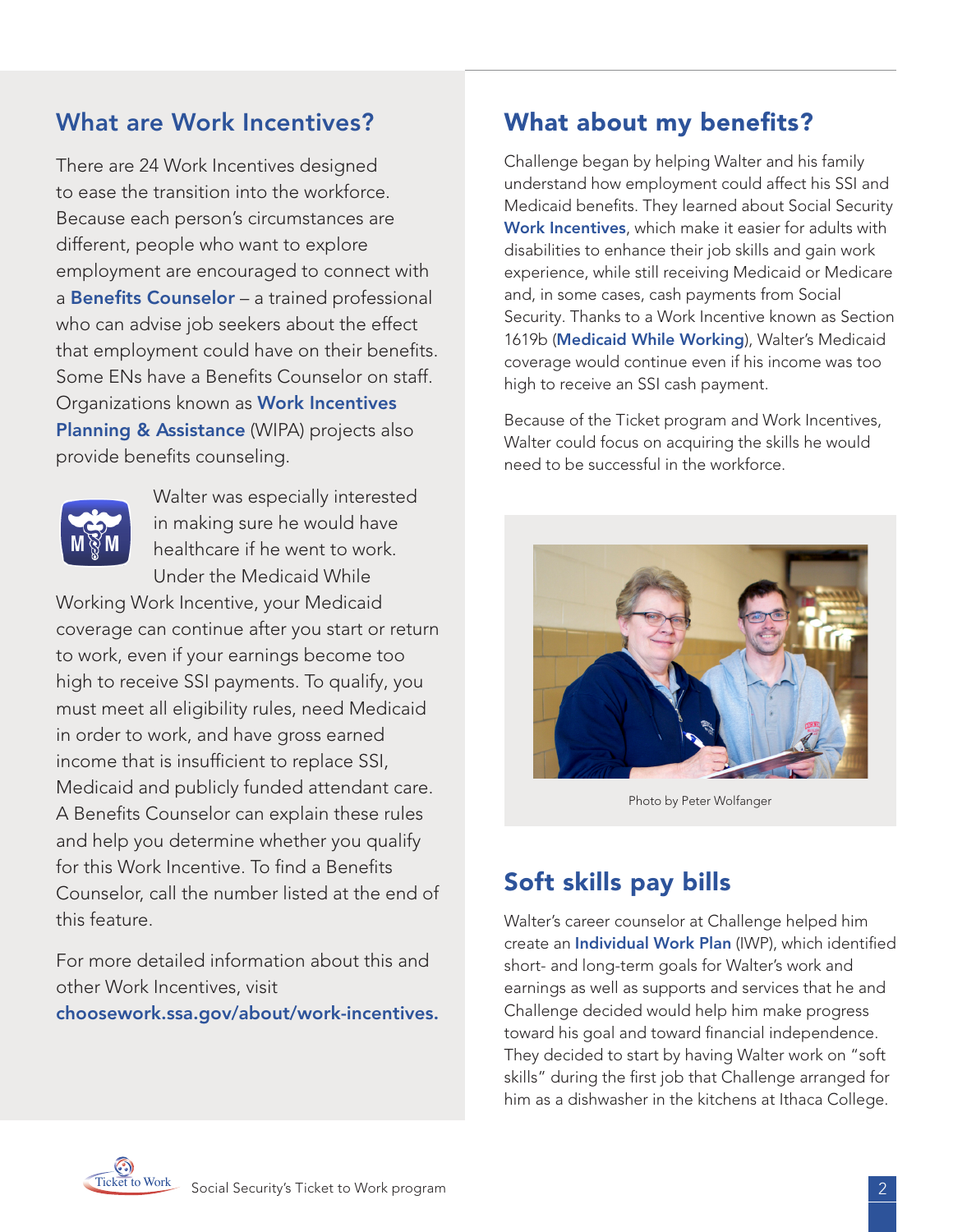Soft skills are professional qualities (other than technical ability) that are essential for long-term success in the workplace. People who are new to the workforce, like Walter was, often begin by working on professionalism – learning to dress properly for work, be on time consistently, follow directions, and cooperate and communicate well with supervisors, co-workers and customers.

With help from his job coach at Challenge, Walter learned to follow Ithaca College's attendance policies, work as part of a team, increase his adaptability, work more hours and increase his responsibilities. Along with dishwashing, Walter gained experience with custodial work, which interested him because he liked the variety of tasks that he did in different locations around campus. According to his career counselor at Challenge, once it became clear to Walter that he could do the job and grow with it, he developed enough confidence to believe that with effort, he would reach his goals. This was a turning point in the way Walter saw himself, and the possibilities for his future.

 "I know a lot of people get scared to go [to work] because they are afraid of losing their benefits," he says. "With support through the Ticket program, I felt a lot more comfortable taking those [first] steps."

#### The promised quad

In 2014, after 5 years at Ithaca College, Walter and his counselor decided it was time to make the move to Cornell. Challenge helped him land a position as a dishwasher in Cornell's dining halls.

"When I first got over to Cornell, I had a job coach who came with me and made sure things went well," he recalls. "My job coach stayed for several months

# Preparing for work with soft skills

You can be the best smoothie maker or coder in town. But it amounts to little if you don't work well with others. Some of the most important professional skills can't be measured. These traits are called soft skills and they're crucial to your success in the workforce. Some examples of soft skills include communication skills, teamwork, adaptability, problem-solving and attitude.

To read more about soft skills and workforce readiness, visit [youth.gov/feature-article/soft-](https://youth.gov/feature-article/soft-skills-pay-bills)

[skills-pay-bills.](https://youth.gov/feature-article/soft-skills-pay-bills) [Soft Skills to Pay the Bills](http://www.dol.gov/odep/topics/youth/softskills/) is a curriculum developed by the Office of Disability [Employment Policy](http://www.dol.gov/odep/) at the [U.S. Department of](http://www.dol.gov/)  [Labor](http://www.dol.gov/) to help teach youth important skills for workforce readiness.

#### American Dream Employment **Network**



Some local providers like Challenge can focus on the direct support they give participants because they are part of a larger group of service providers

and employers known as an "administrative EN." Administrative EN members work together to help people with disabilities succeed in the workforce.

In 2018, Walter's direct support services are still provided by Challenge, which is now part of a larger, administrative EN now known as "ADEN."

To learn more about ADEN and its member organizations, visit [www.AmericanDreamEN.org](http://www.AmericanDreamEN.org).